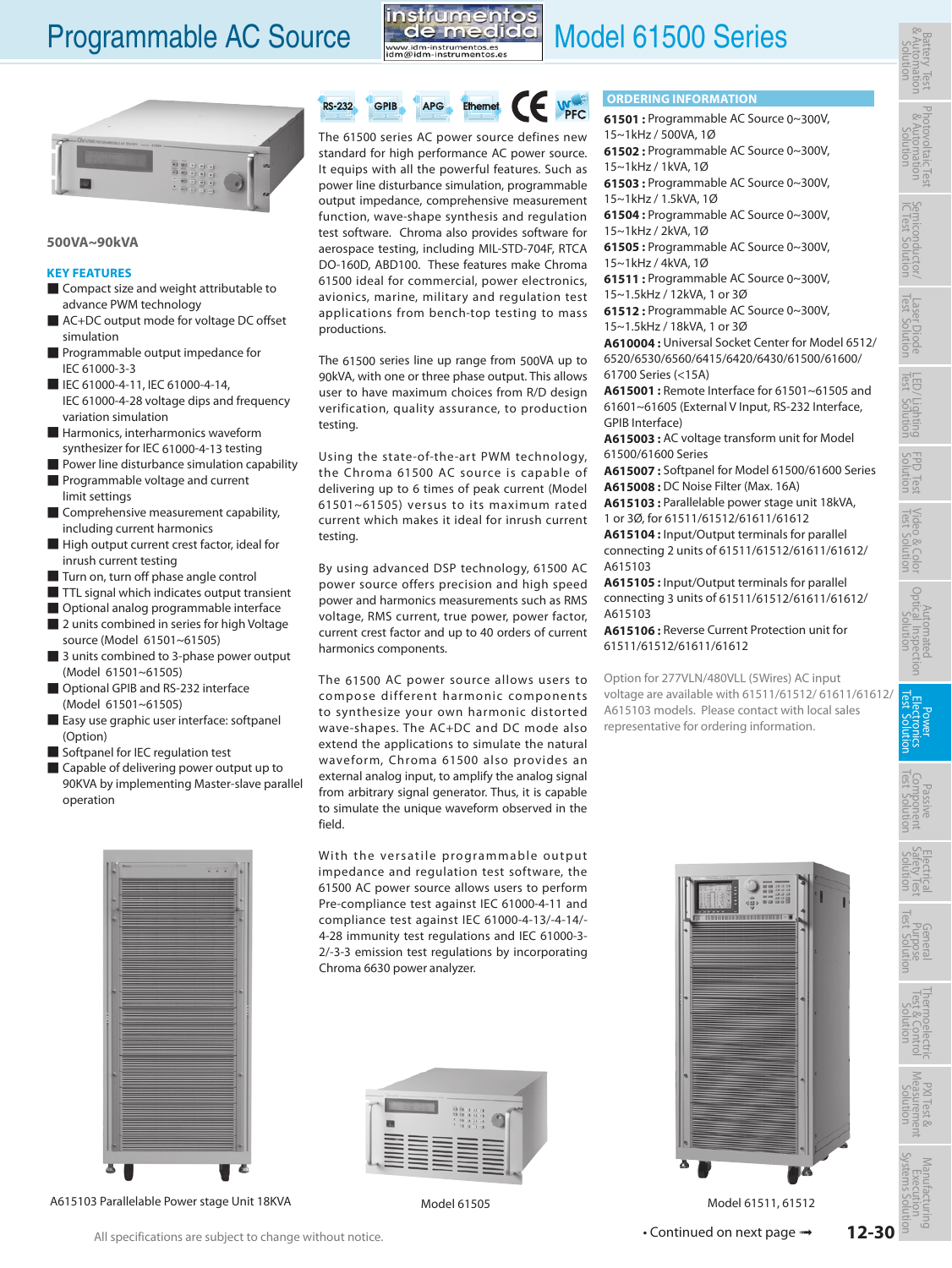## Programmable AC Source Model 61500 Series

| <b>SPECIFICATIONS-1</b>                          |                                      |                                      |                                      |  |  |  |  |  |
|--------------------------------------------------|--------------------------------------|--------------------------------------|--------------------------------------|--|--|--|--|--|
| <b>Model</b>                                     | 61501                                | 61502                                | 61503                                |  |  |  |  |  |
| <b>Output Phase</b>                              | $\mathbf{1}$                         | $\mathbf{1}$                         | 1                                    |  |  |  |  |  |
| <b>Output Rating - AC</b>                        |                                      |                                      |                                      |  |  |  |  |  |
| Power                                            | 500VA                                | 1000VA                               | 1500VA                               |  |  |  |  |  |
| <b>Voltage</b>                                   |                                      |                                      |                                      |  |  |  |  |  |
| Range/Phase                                      | 150V/300V/Auto                       | 150V/300V/Auto                       | 150V/300V/Auto                       |  |  |  |  |  |
| Accuracy                                         | $0.2\% + 0.2\%$ F.S.                 | $0.2\% + 0.2\%$ F.S.                 | $0.2\% + 0.2\%$ F.S.                 |  |  |  |  |  |
| Resolution                                       | 0.1V                                 | 0.1V                                 | 0.1V                                 |  |  |  |  |  |
|                                                  | 0.3% @ 50/60Hz                       | 0.3% @ 50/60Hz                       | 0.3% @ 50/60Hz                       |  |  |  |  |  |
| Distortion*1                                     | 1% @ 15-1kHz                         | 1% @ 15-1kHz                         | 1% @ 15-1kHz                         |  |  |  |  |  |
| Line Regulation                                  | 0.1%                                 | 0.1%                                 | 0.1%                                 |  |  |  |  |  |
| Load Regulation*2                                | 0.2%                                 | 0.2%                                 | 0.2%                                 |  |  |  |  |  |
| <b>Max. Current</b>                              |                                      |                                      |                                      |  |  |  |  |  |
| <b>RMS</b>                                       | 4A/2A (150V/300V)                    | 8A/4A (150V/300V)                    | 12A/6A (150V/300V)                   |  |  |  |  |  |
| Peak                                             | 24A/12A (150V/300V)                  | 48A/24A (150V/300V)                  | 72A/36A (150V/300V)                  |  |  |  |  |  |
| <b>Frequency</b>                                 |                                      |                                      |                                      |  |  |  |  |  |
| Range                                            | DC, $15 \sim 1$ kHz                  | DC, $15 \sim 1$ kHz                  | DC, $15 \sim 1$ kHz                  |  |  |  |  |  |
| Accuracy                                         | 0.15%                                | 0.15%                                | 0.15%                                |  |  |  |  |  |
| Resolution                                       | $0.01$ Hz                            | $0.01$ Hz                            | $0.01$ Hz                            |  |  |  |  |  |
| <b>Output Rating-DC</b>                          |                                      |                                      |                                      |  |  |  |  |  |
| Power                                            | 250W                                 | 500W                                 | 750W                                 |  |  |  |  |  |
| Voltage                                          | 212V/424V                            | 212V/424V                            | 212V/424V                            |  |  |  |  |  |
| Current                                          | 2A/1A (212V/424V)                    | 4A/2A (212V/424V)                    | 6A/3A (212V/424V)                    |  |  |  |  |  |
| <b>Programmable Output Impedance</b>             |                                      |                                      |                                      |  |  |  |  |  |
| Range                                            |                                      | $0\Omega$ +200µH ~ 1 $\Omega$ +1mH   |                                      |  |  |  |  |  |
| <b>Harmonics &amp; Interharmonics Simulation</b> |                                      |                                      |                                      |  |  |  |  |  |
| Bandwidth                                        | 2400Hz                               | 2400Hz                               | 2400Hz                               |  |  |  |  |  |
| <b>Input Rating</b>                              |                                      |                                      |                                      |  |  |  |  |  |
| <b>Voltage Operating Range</b>                   | 1Ø 100~240V $\pm$ 10%V <sub>LN</sub> | 1Ø 100~240V $\pm$ 10%V <sub>LN</sub> | 1Ø 100~240V $\pm$ 10%V <sub>LN</sub> |  |  |  |  |  |
| Frequency Range                                  | 47~63Hz                              | 47~63Hz                              | 47~63Hz                              |  |  |  |  |  |
| Current (per phase)                              | 10A Max. @ 90V                       | 18A Max. @ 90V                       | 22A Max. @ 90V                       |  |  |  |  |  |
| Power Factor*4                                   | 0.97 Min.                            | 0.97 Min.                            | 0.98 Min.                            |  |  |  |  |  |
| <b>Measurement</b>                               |                                      |                                      |                                      |  |  |  |  |  |
| <b>Voltage</b>                                   |                                      |                                      |                                      |  |  |  |  |  |
| Range                                            | 150V/300V                            | 150V/300V                            | 150V/300V                            |  |  |  |  |  |
| Accuracy                                         | $0.2\% + 0.2\%$ F.S.                 | $0.2\% + 0.2\%$ F.S.                 | $0.2\% + 0.2\%$ F.S.                 |  |  |  |  |  |
| Resolution                                       | 0.1V                                 | 0.1V                                 | 0.1V                                 |  |  |  |  |  |
| <b>Current</b>                                   |                                      |                                      |                                      |  |  |  |  |  |
| Range (peak)                                     | 24A                                  | 48A                                  | 72A                                  |  |  |  |  |  |
| <b>Accuracy (RMS)</b>                            | $0.4% + 0.3%$ F.S.                   | $0.4\% + 0.3\%$ F.S.                 | $0.4\% + 0.3\%$ F.S.                 |  |  |  |  |  |
| Accuracy (peak)                                  | $0.4\% + 0.6\%$ F.S.                 | $0.4\% + 0.6\%$ F.S.                 | $0.4\% + 0.6\%$ F.S.                 |  |  |  |  |  |
| <b>Power</b>                                     |                                      |                                      |                                      |  |  |  |  |  |
| Accuracy                                         | 0.4%+0.4%F.S.                        | 0.4%+0.4%F.S.                        | 0.4%+0.4%F.S.                        |  |  |  |  |  |
| Resolution                                       | 0.1W                                 | 0.1W                                 | 0.1W                                 |  |  |  |  |  |
| <b>Harmonics</b>                                 |                                      |                                      |                                      |  |  |  |  |  |
| Range                                            | $2~40$ orders                        | $2~40$ orders                        | $2~40$ orders                        |  |  |  |  |  |
| <b>Others</b>                                    |                                      |                                      |                                      |  |  |  |  |  |
| <b>Interface</b>                                 |                                      | GPIB, RS-232 (Optional)              |                                      |  |  |  |  |  |
| <b>Temperature</b>                               |                                      |                                      |                                      |  |  |  |  |  |
| Operating                                        | $0 \sim 40^{\circ}$ C                | $0 \sim 40^{\circ}$ C                | $0 \sim 40^{\circ}$ C                |  |  |  |  |  |
| Storage                                          | $-40 \sim +85^{\circ}$ C             | $-40 \sim +85^{\circ}$ C             | $-40 \sim +85^{\circ}$ C             |  |  |  |  |  |
| <b>Safety &amp; EMC</b>                          |                                      | CE (include EMC & LVD)               |                                      |  |  |  |  |  |
| <b>Dimension</b>                                 | 133.35 x 482.6 x 569.5 mm /          | 133.35 x 482.6 x 569.5 mm /          | 133.35 x 482.6 x 569.5 mm /          |  |  |  |  |  |
| (HxWxD)                                          | 5.25 x 19 x 22.42 inch               | 5.25 x 19 x 22.42 inch               | 5.25 x 19 x 22.42 inch               |  |  |  |  |  |
| Weight                                           | 20 kg / 44.05 lbs                    | 20 kg / 44.05 lbs                    | 20 kg / 44.05 lbs                    |  |  |  |  |  |
|                                                  |                                      |                                      |                                      |  |  |  |  |  |

**Note\*1 :** Maximum distortion is tested on output 125VAC (150V RANGE) and 250VAC (300V RANGE) with maximum current to linear load.

**Note\*2 :** Load regulation is tested with sine wave and remote sense.

**Note\*3 :** Model 61505 can also use single-phase connecting method of input AC power, the maximum input current is 28A @ 190V.

**[Note\\*4](http://www.idm-instrumentos.es) :** Input power factor is tested on input 220V, full load condition.



Septiembre 31. 28022 Madrid Tel. 91 300 0191 Fax. 31 388 5433 idm@idm-instrumentos.es www.idm-instrumentos.es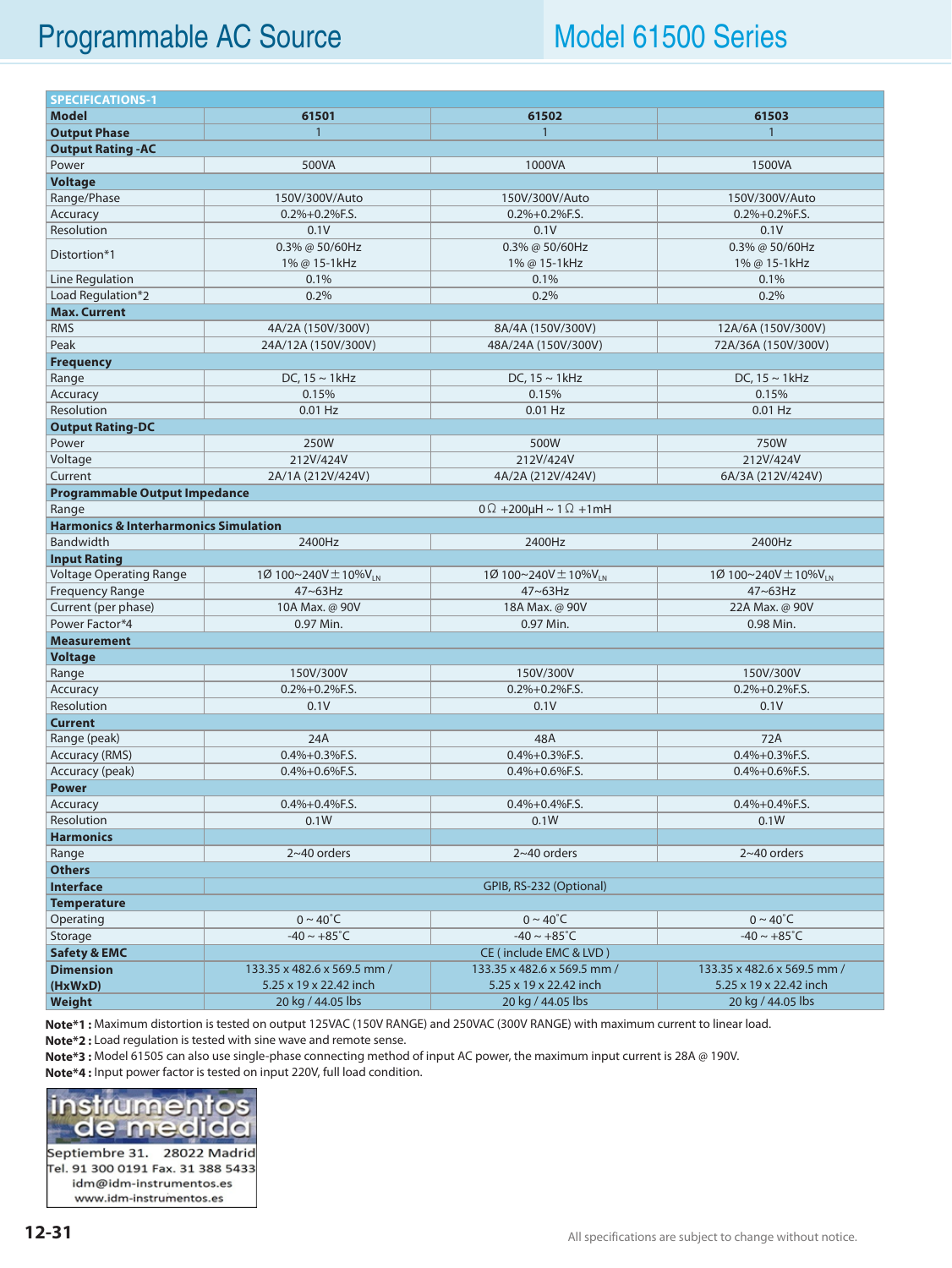## Programmable AC Source Model 61500 Series

### **Softpanel**



Main Operation Menu



Distorted Waveform Editor



Aerospace Testing : MIL-STD-704F



Transient Voltage Programming



Voltage Dip, Short, Variation Regulation Test



Aerospace Testing : RTCA DO-160D

| <b>SPECIFICATIONS-2</b>                          |                                |                                         |  |  |  |  |  |
|--------------------------------------------------|--------------------------------|-----------------------------------------|--|--|--|--|--|
| <b>Model</b>                                     | 61504                          | 61505                                   |  |  |  |  |  |
| <b>Output Phase</b>                              | 1                              | 1                                       |  |  |  |  |  |
| <b>Output Rating - AC</b>                        |                                |                                         |  |  |  |  |  |
| Power                                            | 2000VA                         | 4000VA                                  |  |  |  |  |  |
| <b>Voltage</b>                                   |                                |                                         |  |  |  |  |  |
| Range/Phase                                      | 150V/300V/Auto                 | 150V/300V/Auto                          |  |  |  |  |  |
| Accuracy                                         | $0.2\% + 0.2\%$ F.S.           | $0.2\% + 0.2\%$ F.S.                    |  |  |  |  |  |
| Resolution                                       | 0.1V                           | 0.1V                                    |  |  |  |  |  |
|                                                  | 0.3% @ 50/60Hz                 | $0.3\%$ @ 50/60Hz                       |  |  |  |  |  |
| Distortion*1                                     | 1% @ 15-1kHz                   | 1% @ 15-1kHz                            |  |  |  |  |  |
| Line Regulation                                  | 0.1%                           | 0.1%                                    |  |  |  |  |  |
| Load Regulation*2                                | 0.2%                           | 0.2%                                    |  |  |  |  |  |
| <b>Max. Current</b>                              |                                |                                         |  |  |  |  |  |
| <b>RMS</b>                                       | 16A/8A (150V/300V)             | 32A/16A (150V/300V)                     |  |  |  |  |  |
| Peak                                             | 96A/48A (150V/300V)            | 192A/96A (150V/300V)                    |  |  |  |  |  |
| <b>Frequency</b>                                 |                                |                                         |  |  |  |  |  |
| Range                                            | DC, $15 \sim 1$ kHz            | $DC, 15 \sim 1$ kHz                     |  |  |  |  |  |
| Accuracy                                         | 0.15%                          | 0.15%                                   |  |  |  |  |  |
| Resolution                                       | $0.01$ Hz                      | $0.01$ Hz                               |  |  |  |  |  |
| <b>Output Rating-DC</b>                          |                                |                                         |  |  |  |  |  |
| Power                                            | 1000W                          | 2000W                                   |  |  |  |  |  |
| Voltage                                          | 212V/424V                      | 212V/424V                               |  |  |  |  |  |
| Current                                          | 8A/4A (212V/424V)              | 16A/8A (212V/424V)                      |  |  |  |  |  |
| <b>Programmable Output Impedance</b>             |                                |                                         |  |  |  |  |  |
| Range                                            |                                | $0 \Omega$ +200µH ~ 1 $\Omega$ +1mH     |  |  |  |  |  |
| <b>Harmonics &amp; Interharmonics Simulation</b> |                                |                                         |  |  |  |  |  |
| <b>Bandwidth</b>                                 | 2400Hz                         | 2400Hz                                  |  |  |  |  |  |
| <b>Input Rating</b>                              |                                |                                         |  |  |  |  |  |
| <b>Voltage Operating Range</b>                   | 1Ø 100~240V ± 10%VLN           | 3Ø 200~240V $\pm$ 10%V <sub>LN</sub> *3 |  |  |  |  |  |
| <b>Frequency Range</b>                           | 47~63Hz                        | $47 \sim 63$ Hz                         |  |  |  |  |  |
| Current (per phase)                              | 28A Max. @ 90V                 | 14A Max. @ 190V                         |  |  |  |  |  |
| Power Factor*4                                   | 0.98 Min.                      | 0.98 Min.                               |  |  |  |  |  |
| <b>Measurement</b>                               |                                |                                         |  |  |  |  |  |
| <b>Voltage</b>                                   |                                |                                         |  |  |  |  |  |
| Range                                            | 150V/300V                      | 150V/300V                               |  |  |  |  |  |
| Accuracy                                         | $0.2\% + 0.2\%$ F.S.           | $0.2\% + 0.2\%$ F.S.                    |  |  |  |  |  |
| Resolution                                       | 0.1V                           | 0.1V                                    |  |  |  |  |  |
| <b>Current</b>                                   |                                |                                         |  |  |  |  |  |
| Range (peak)                                     | 96A                            | 192A                                    |  |  |  |  |  |
| <b>Accuracy (RMS)</b>                            | $0.4% + 0.3%$ F.S.             | $0.4\% + 0.3\%$ F.S.                    |  |  |  |  |  |
| Accuracy (peak)                                  | 0.4%+0.6%F.S.<br>0.4%+0.6%F.S. |                                         |  |  |  |  |  |
| <b>Power</b>                                     |                                |                                         |  |  |  |  |  |
| Accuracy                                         | $0.4% + 0.4%$ F.S.             | $0.4% + 0.4%$ F.S.                      |  |  |  |  |  |
| Resolution                                       | 0.1W<br>0.1W                   |                                         |  |  |  |  |  |
| <b>Harmonics</b>                                 |                                |                                         |  |  |  |  |  |
| Range                                            | $2~40$ orders                  | $2~40$ orders                           |  |  |  |  |  |
| <b>Others</b>                                    |                                |                                         |  |  |  |  |  |
| <b>Interface</b><br>GPIB, RS-232 (Optional)      |                                |                                         |  |  |  |  |  |
| <b>Temperature</b>                               |                                |                                         |  |  |  |  |  |
| Operating                                        | $0 \sim 40^{\circ}$ C          | 0 ~ 40˚C                                |  |  |  |  |  |
| $S_{\text{tors}}$                                | $10 - 105^\circ C$             | $1005$ °C                               |  |  |  |  |  |

| <b>Temperature</b>      |                                                  |                            |  |
|-------------------------|--------------------------------------------------|----------------------------|--|
| Operating               | $0 \sim 40^{\circ}$ C                            | $0 \sim 40^{\circ}$ C      |  |
| Storage                 | $-40 \sim +85^{\circ}C$                          | $-40 \sim +85^{\circ}$ C   |  |
| <b>Safety &amp; EMC</b> | CE (include EMC & LVD)                           |                            |  |
| <b>Dimension</b>        | 133.35 x 482.6 x 569.5 mm /                      | 266.7 x 482.6 x 569.5 mm / |  |
| (HxWxD)                 | 5.25 x 19 x 22.42 inch<br>10.5 x 19 x 22.42 inch |                            |  |
| Weight                  | 20 kg / 44.05 lbs                                | 41 kg / 90.31 lbs          |  |

**Note\*1 :** Maximum distortion is tested on output 125VAC (150V RANGE) and 250VAC (300V RANGE) with maximum current to linear load.

**Note\*2 :** Load regulation is tested with sine wave and remote sense.

**Note\*3 :** Model 61505 can also use single-phase connecting method of input AC power, the maximum input current is 28A @ 190V.

**Note\*4 :** Input power factor is tested on input 220V, full load condition.



[•](http://www.idm-instrumentos.es) Continued on next page  $\rightarrow$